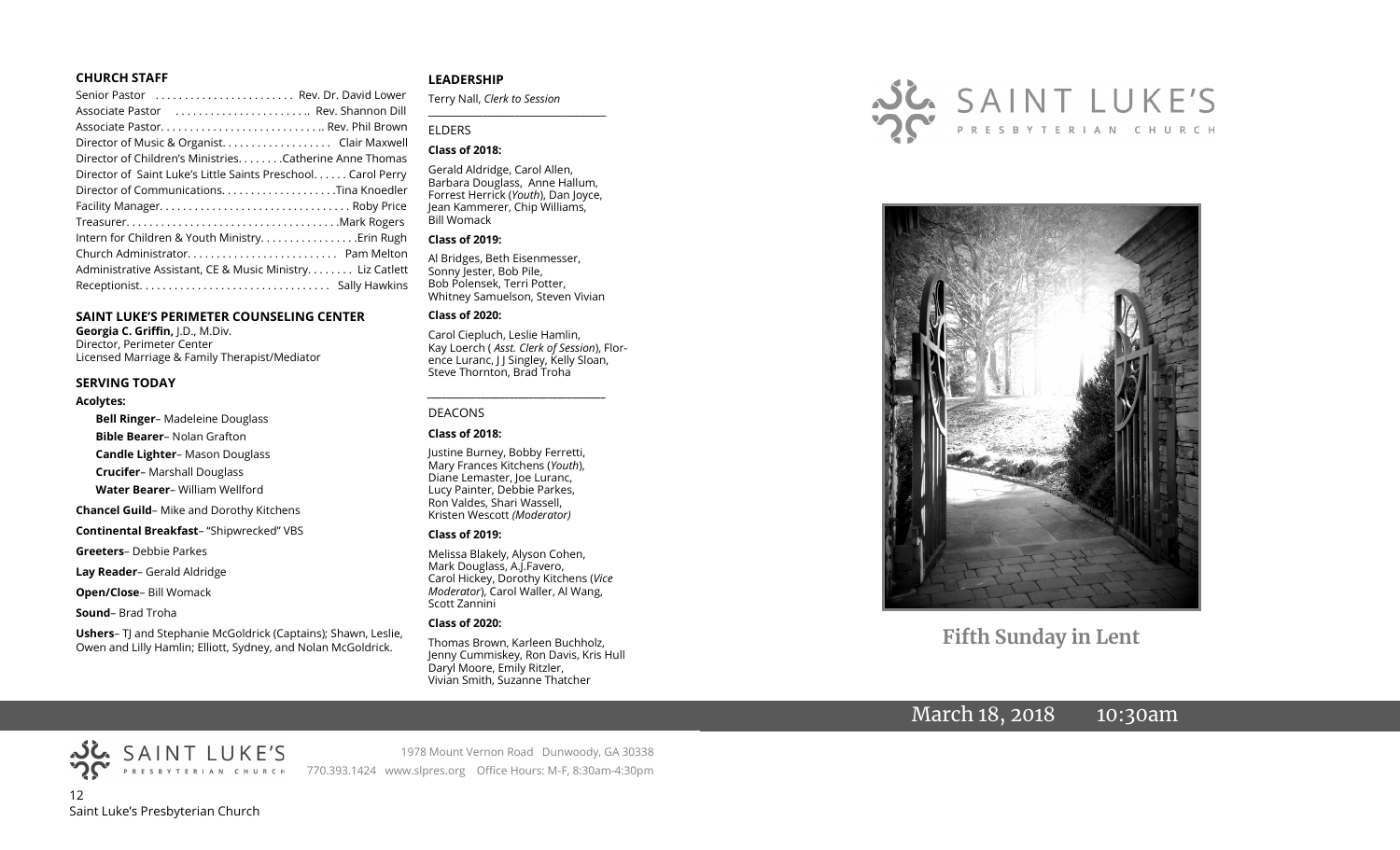

1978 Mount Vernon Road • Dunwoody, Georgia 30338 770.393.1424 • www.slpres.org

#### **March 18, 2018**  Fifth Sunday in Lent

#### **Liturgical Color:** Purple

*Liturgical colors can orient us to the season of the church year and help to engage the sense of sight in worship. Purple marks the seasons of penitence and preparation, Lent and Advent.* 

*The flowers today are given to the glory of God and in celebration of Casper John's baptism by John and Anne Hardy.* 

### **SUNDAY SCHEDULE**

8:30am Chapel Communion Service 9:30am Sunday School 10:30am Sanctuary Worship Service

*Nursery available at all services and Sunday School.* 

# **HOLY WEEK SERVICES**

#### **Palm Sunday, March 25**

8:30am Communion Service/Chapel 9:15am Fellowship Brunch/Egg Hunts 10:30am Procession of Palms Service/ Sanctuary

**Maundy Thursday, March 29**

7pm Communion Service/Sanctuary

#### **Good Friday, March 30**

6pm Light Soup Supper/Great Hall 7pm Service/Sanctuary

#### **Easter Sunday, April 1**

7am Sunrise service/Courtyard 8:30am Easter service/Sanctuary 10:30am Easter service/Sanctuary

# **WELCOME, GUESTS!**

We are delighted you are worshipping with us.

**DURING** the Welcome, please print the requested information on the Friendship Pad and pass the Friendship Pad down the pew.

**AFTER** the worship service, please join us outside the Sanctuary where our Pastors or a church officer will be available to answer questions and provide you with a loaf of freshly-baked bread.

**FOR MORE** information about our programs, ministries or membership, please contact one of our Pastors at 770.393.1424, or visit our website: slpres.org.

# **THAT ALL MAY WORSHIP**

**ASSISTIVE** A hearing loop is  $\mathcal{D}_{\mathrm{r}}$ accessible by switching hearing aids to T-coil. Also, large print hymnals and back cushions are available. Please contact an usher for further assistance.

#### **CHILDREN** are a precious part of

our church family, and we welcome them in worship. Worship notebooks and tactile activities are available on the back ledges of the sanctuary for preschool and elementary ages. Each week, children are invited to walk up for an age-appropriate message during "Tell Us Our Story." After that time, they may remain in worship, go to Faithful Friends (K-2nd) or go to child care (PreK and younger).

#### **TAVERN TALKS THIS MONDAY** —

Gentlemen, please join us on Monday evening, March 19, 8pm, at the Ye Olde Dunwoody Tavern, 5488 Chamblee Dunwoody Road. Please send Pam Melton an email at pammelton@slpres.org so we can let the Tavern know a rough estimate of attendees. Grab a friend and come hang out for cheer and conversation!

#### **PRESBYTERIAN WOMEN (PW) BAKE SALE** — On Sunday, March 25, the PW will be offering two flavors of the mini loaf cakes for sale, \$4 each, Lemonade Cake and Carrot Cake. Both are perfect for Easter entertaining.

**HIGH SCHOOL SENIORS** — Need a little financial help with your first year of college?

Thanks to a generous gift from an anonymous donor, \$2,500 will be awarded to a high school senior who is enrolling in an accredited four-year college in the US. To be considered for this award, a student must be an active participant in the ministry and mission of Saint Luke's Presbyterian Church and must complete an application and submit it to the Saint Luke's College Scholarship Committee.

Applications are available in the church office or may be obtained from the church web site, www.slpres.org (Resources Tab and then scroll down to Forms.) Drop off your completed application to Pam Melton, Saint Luke's church office or scanned images may be emailed to [pammelton@slpres.org.](mailto:pammelton@slpres.org)  Deadline for submission: April 14.

#### **FROM THE GROUND UP, A DREAM**

**FULFILLED** — Be a part of doing something really good right here in Atlanta. Join in the fun of helping Ms. Lisa Reyes and her daughter, Alexandria, build their Habitat house at 1484 Akridge Street NW. The fun begins on March 10 and continues for seven more Saturdays through April 28, skipping March 31. All workdays are Saturdays except for April 26, which is a Thursday. Invite your friends to join you! For Lisa, building her house will be a dream fulfilled, from the ground up!

We will have the usual car pool arrangement. If you need a ride or are willing to drive, meet at the church parking lot (Manhasset Street) in time for a 7am departure each workday. Register on the internet at the Atlanta Habitat Volunteer Hub Site using the following link. Please sign up a week prior to the day you plan to work:

www.stlukes.atlantahabitat.volunteerhub.com

Questions? Contact any one of the members of Saint Luke's Habitat Leadership Team or email Daryl at ddmore@yahoo.com.

**OWLS** — The OWLS will take a small break and not meet in March. Please plan on joining the group at their next gathering on April 24.

**THORNWELL** — Join us June 7-9 for the Thornwell Mission Trip. This trip is perfect for any age. Email Christine Crutchfield with any questions, gafrog01@hotmail.com.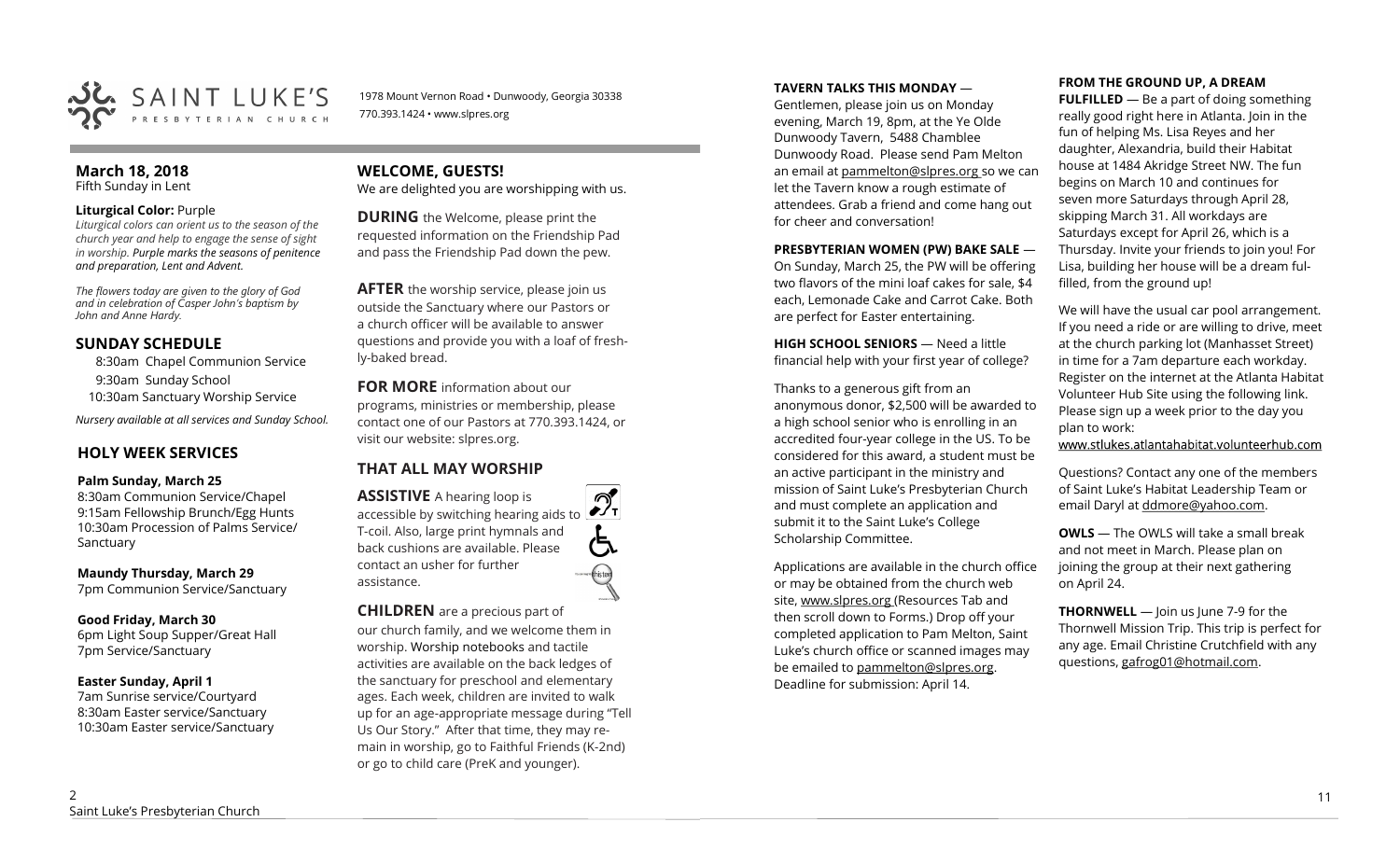# ADULT MINISTRY

**Shannon Dill shannondill@slpres.org / 770.393.1424 ext. 229**   $\_$  ,  $\_$  ,  $\_$  ,  $\_$  ,  $\_$  ,  $\_$  ,  $\_$  ,  $\_$  ,  $\_$  ,  $\_$  ,  $\_$  ,  $\_$  ,  $\_$  ,  $\_$  ,  $\_$  ,  $\_$  ,  $\_$  ,  $\_$  ,  $\_$  ,  $\_$ 

### **ADULT SUNDAY SCHOOL**

Individual classes have begun. Please see the website for a full description of each class. (http://slpres.org/program-ministries/adult-ministry/sunday-school)

Faith Foundations: Room 232 Seasons of the Spirit: Room 231/233 House to House: Room 203 Soul Food: Room 234/236

#### **FRIDAY MORNING MEN'S BIBLE STUDY**

Fellowship and Bible study every Friday from 6:40-8am in the Parlor with Dan Joyce.

### **BIBLE STUDY: "WAYFARERS"**

Come join David, Shannon or Phil as this week's preacher leads a study of the scripture for the upcoming Sunday's worship. Meet on Wednesdays at 10am in the church library.

# YOUTH MINISTRY

**Phil Brown philbrown@slpres.org / 770.393.1424 ext. 238**   $\_$  , and the state of the state of the state of the state of the state of the state of the state of the state of the state of the state of the state of the state of the state of the state of the state of the state of the

# **HERE'S WHAT'S COMING UP IN YOUTH MINISTRY:**

### **TODAY, MARCH 18**

Sunday school at 9:30am-10:15am in youth room.

Youth groups will not meet this week due to the high school retreat.

### **SIX FLAGS**

Sunday, March 25. Registration is open on the website under youth ministries. We will leave after the 10:30am worship service. Also, that morning during Sunday School we will help with family promise clean up and have a church-wide brunch.

### **SATURDAY, APRIL 7, UGA**

Shari Wassell is coordinating a special tour of University of Georgia with Maddie and Callie Dill for Saint Luke's people. Leave at 7am return around 5pm. Sign-up and more details to come. Parents, we will need some drivers too.

### **SUMMER TRIPS**

Thank you for your continued interest in summer trips. We are working on getting all the paperwork up on the website and will do so as soon as possible. Hold tight for right now. Dates, locations and estimated cost per trip are on the website under Youth Ministry.

"The greatest barrier to someone achieving their potential is their denial of it."

*~Simon Travaglia*

**Gathering Prayer** Chorale Prelude *Samuel Scheidt*

**Prelude**

**Chiming of the Hour**

# **Welcome and Announcements**

*If you are new to Saint Luke's today, welcome, we are so glad you are here! We have a gift of fresh bread we would love to give to you as a token of our gratitude. Please introduce yourself after worship to receive your welcome gift.*

*Please take the time now to fill out the Friendship Pads situated at the end of each pew. Write down your names and pass the pad down the pew, so that you may greet your pew neighbors by name and that we may know you are here.*

# **Moment for Recognition** Saint Luke's Green Team

**Call to Worship\*** (from Psalm 17)

# **[REFRAIN]**



Lord, bend your ear and hear my prayer.

Hear a just cause, O Lord; give heed to my cry;

**Listen to my prayer, which does not come from lying lips.**

Let my vindication come forth from your presence;

**Let your eyes be fixed on justice.**

Examine my heart, visit me by night,

**Melt me down; you will find no impurity in me. [REFRAIN]**

I have not regarded what others do;

**At the word of your lips I have avoided the ways of the violent.**

My footsteps hold fast to your well-worn path;

**And my feet do not slip.**

I call upon you, O God, for you will answer me;

**Incline your ear to me and hear my words.**

Show me your marvelous loving kindness,

**O Savior of those who take refuge at your right hand from those who rise against them. [REFRAIN]**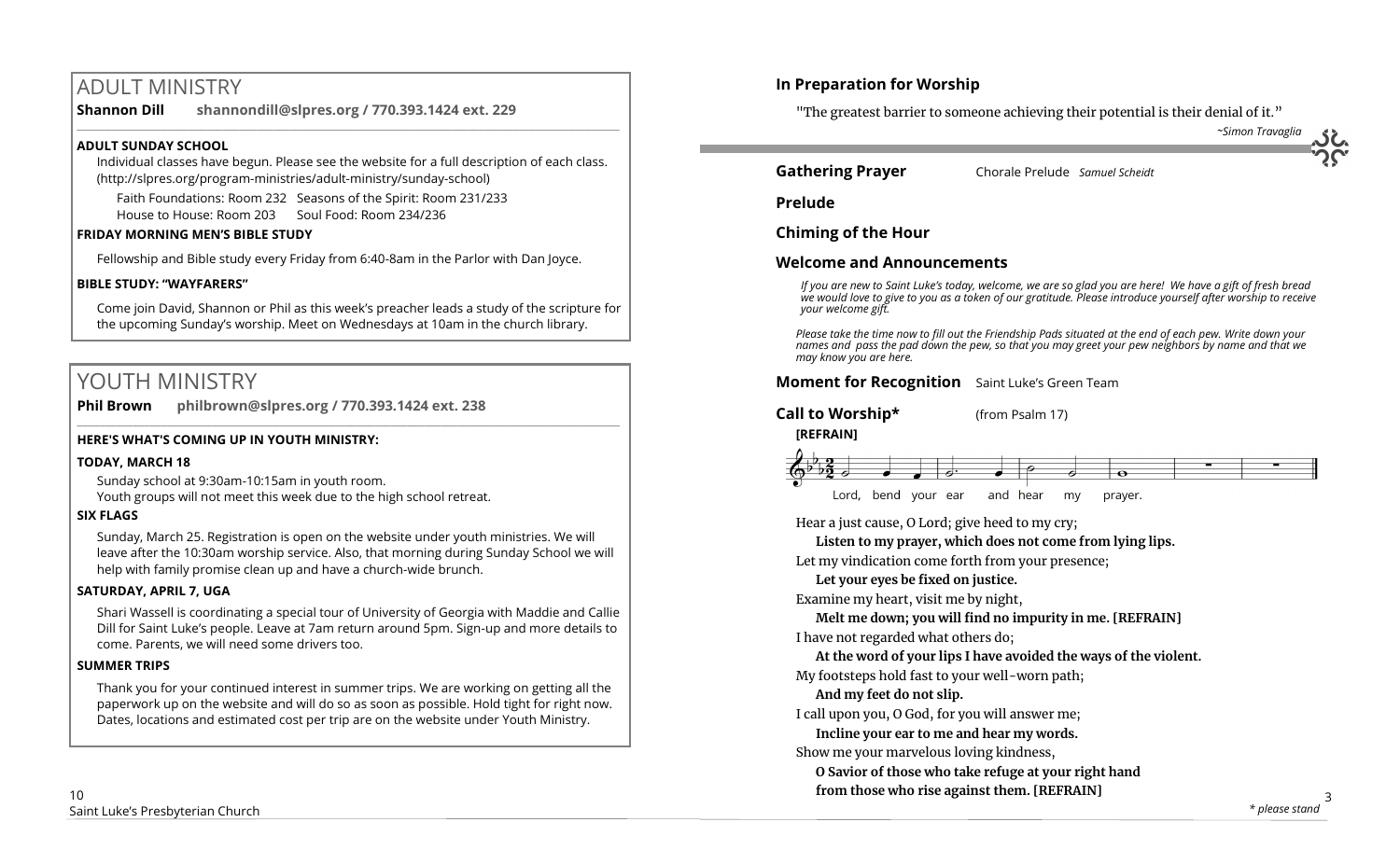# **Opening Hymn #404\*** What Is This Place

*Stanza 1– Soloist, Stanzas 2 and 3– All*

### **Call to Confession\***

Leader: The Lord be with you. **People: And also with you.** Leader: Let us pray.

### **Prayer of Confession\***

**Gracious God,**

**we come before you in need of forgiveness and grace. You call us to trust in you completely, but we do not. When it is threatening to declare our faith, we deny and hold back. We struggle to understand how to follow you with our whole life. Help us to be renewed in the way of Christ,**

**willing to stay faithful in every moment, willing to go to every length. Hear also the personal confessions on our hearts…***(Silence is kept for personal reflection.)*

Leader: Lord, in your mercy.

**People: Hear our prayer. Amen.**

### **Assurance of Forgiveness\***

# **Song of Praise #468\*** In My Life

**In my life, Lord, be glorified; be glorified. In my life, Lord, be glorified today.**

**Sacrament of Baptism** Casper John Hardy Casper Shannon Dill

*Parents, Chris and Lauren Hardy and big brother, Percy Hardy. Also here to celebrate are: John and Annie Hardy (grandparents), Brent and Jennifer Hardy (uncle and aunt), Luke, Logan and Lena Hardy (cousins).*

# **Affirmation of Faith\*** Apostles' Creed

**I believe in God, the Father Almighty, Maker of heaven and earth, and in Jesus Christ, His only Son, our Lord; who was conceived by the Holy Ghost, born of the Virgin Mary, suffered under Pontius Pilate; was crucified, dead, and buried; He descended into hell; the third day He rose again from the dead;**

# S P L A S H ! CHILDREN'S MINISTRIES

**Catherine Anne Thomas cathomas@slpres.org / 770.393.1424 ext. 228** 

**\_\_\_\_\_\_\_\_\_\_\_\_\_\_\_\_\_\_\_\_\_\_\_\_\_\_\_\_\_\_\_\_\_\_\_\_\_\_\_\_\_\_\_\_\_\_\_\_\_\_\_\_\_\_\_\_\_\_\_\_\_\_\_\_\_\_\_\_\_\_\_\_\_\_\_\_\_\_\_\_\_\_\_\_\_\_\_\_\_\_\_\_\_\_\_\_\_\_\_\_\_\_\_\_\_\_** 

#### **CHILDREN'S HOSPITALITY NEEDED**

The first impression we leave with many families is the experience we deliver in our child care area. It is for that reason that we are offering ALL members the opportunity to serve in a new – and easy – capacity. This ministry is called Children's Hospitality, and it only requires 30 minutes of your time and a warm smile.

From 10:15am (at the conclusion of Sunday School) until approximately 10:45am (after Tell Us Our Story) our Hospitality volunteer will be stationed behind or around the preschool desk in Sheppard Hall. They will keep an eagle-eye out for visitors who may not know where to go, as well as for member families just to say "good morning".

Here is the link to sign up: https://tinyurl.com/slpcchildhosp.

# **SHIPWRECKED!**

Shipwrecked VBS registration is live! Get ready for an adventure to an uncharted "island" experience where kids are anchored in the truth that Jesus helps them in many ways to weather life's storms. Here are the links for registration.

3's through 3rd Grade: https://tinyurl.com/slpcvbs2018-1 4th and 5th Grade: https://tinyurl.com/slpcvbs2018-2

### **VBS VOLUNTEERS (A.K.A. CREW MEMBERS)**

Our castaways will need many crew members to guide their journey. Here are the links to sign up and get ready to set sail!

| Adult "Crew Members": | https://tinyurl.com/slpcvolvbs2018   |
|-----------------------|--------------------------------------|
| Youth "Crew Members": | https://tinyurl.com/slpcyouthvbs2018 |

### **AND... IT GET'S EVEN BETTER**

The only thing better than being "Shipwrecked" with VBS from June 11–14 is getting a beautiful "early bird" volunteer T-shirt! While supplies last, our first volunteers (there are quite a few) will receive their volunteer shirt NOW…no waiting around.

Adults and youth who have already volunteered may pick up their shirts this Sunday morning – or any weekday in the Christian Education office. We'll go ahead and put your name on a shirt if we see you on the Sign Up Genius…so hop on board this ship right away! After this initial supply runs out, others will receive their shirts on or before June 11.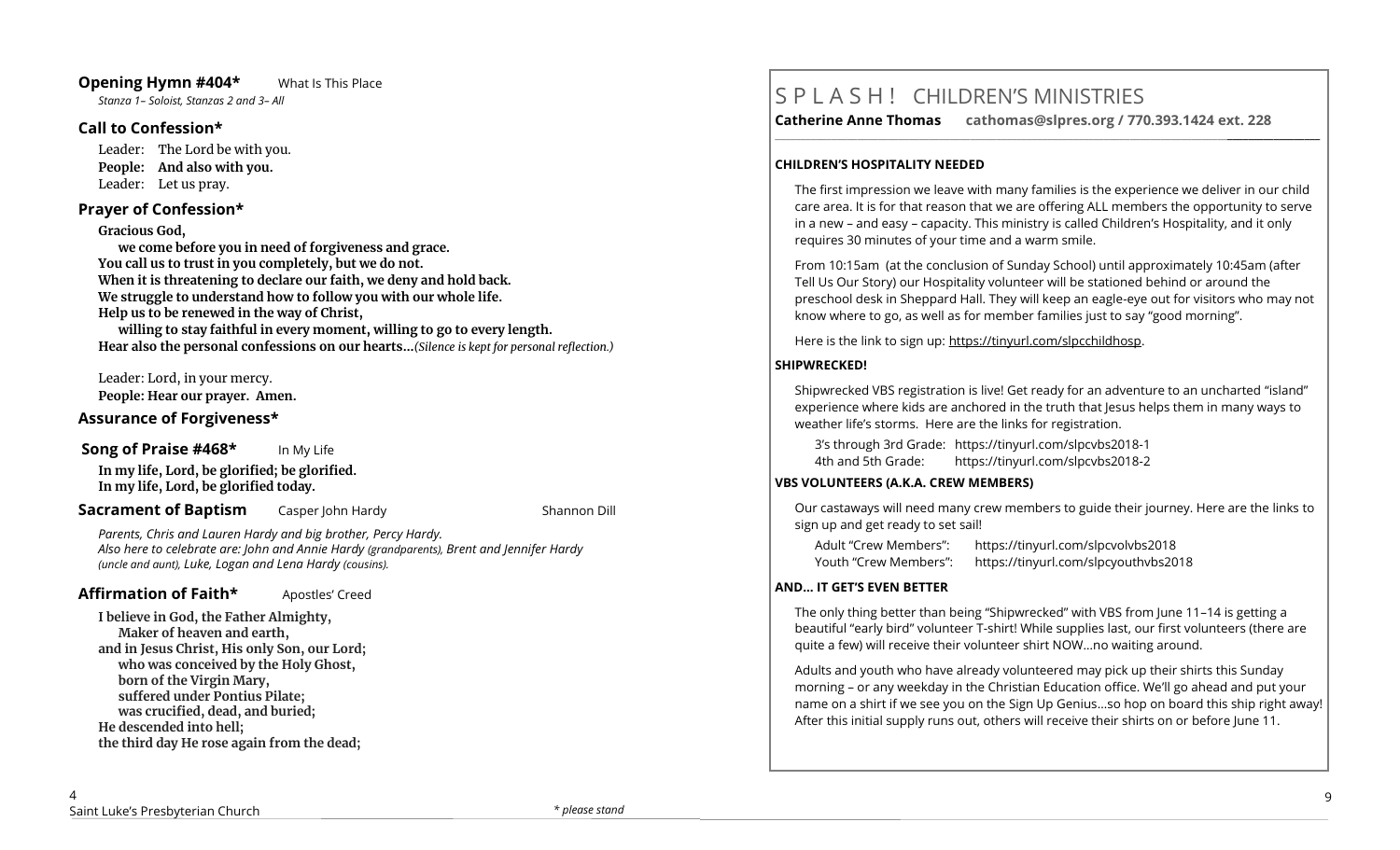# SUNDAY SPOTLIGHT:

**NEW OFFICER LEADERSHIP TRAINING AND ORIENTATION** — Just a reminder that newly nominated officers will have their second training workshop this Sunday, March 18 at 4:30pm-6pm, Session room. Future training dates are April 15 and April 22.



# **EASTER EGG HUNT AND FELLOWSHIP BRUNCH, 9:15am-10:15am** — Sunday,

March 25. Our menu will be simple so you can even take it "on the go" if need be! The PW Bake Sale will take place this Sunday, as well.

**3's and under** – 9:30am on the toddler playground. **PreK/Kindergarten** – 9:40am on the big playground (located next to the toddler play ground). **1 st through 5th Grades** – 9:55am in the church yard past the Columbarium (we will walk as a group from the Great Hall).

Parent note: Our Easter Eggs will be empty…just like the tomb on Easter morning! Children may visit the "prize station" on the Great Hall stage and select their small toys and candy appropriate for their age, allergies, and orthodontic considerations.

Member note: We invite our members to drop off individually wrapped Easter candy or other treats before March 24. Please avoid hard candy or other choking hazards. Look for the marked bins in the main lobby by our bulletin board and in Sheppard Hall.

# MUSIC MINISTRY

**Clair Maxwell clairmaxwell@slpres.org / 770.393.1424 ext. 227** 

\_\_\_\_\_\_\_\_\_\_\_\_\_\_\_\_\_\_\_\_\_\_\_\_\_\_\_\_\_\_\_\_\_\_\_\_\_\_\_\_\_\_\_\_\_\_\_\_\_\_\_\_\_\_\_\_\_\_\_\_\_\_\_\_\_\_\_\_\_\_\_\_\_\_\_\_\_\_\_\_\_\_\_\_\_\_\_\_

### **CHOIR REHEARSALS ON WEDNESDAYS**

5:00-5:45pm Cherub Choir, Ages 4-5, *Yvonne Miller, Director*  5:00-5:45pm Westminster Choir, Grades 1-5, *Clair Maxwell, Director*  6:30-7:20pm Festival Ringers, Youth & Adults, *Clair Maxwell, Director*  7:30-9:00pm Chancel Choir, Youth & Adults, *Clair Maxwell, Director* 

### **CHASTAIN AT SAINT LUKE'S**

Chastain returns on Sunday, April 22 at 6:30pm in the Manhasset parking lot. Invite your neighbors and friends to this annual celebration of music and fellowship. Tables and seats can be reserved through Liz in the church office, lizcatlett@slpres.org but walk ups are welcome! Interested performers should contact Clair ASAP, clairmaxwell@slpres.org.

**He ascended into heaven, and sitteth on the right hand of God the Father Almighty; from thence He shall come to judge the quick and the dead. I believe in the Holy Ghost; the holy catholic Church; the communion of saints; the forgiveness of sins; the resurrection of the body; and the life everlasting. Amen. Response Hymn #482\*** Baptized in Water

*Following the elder's statement the congregation shall respond:*

### **With joy and thanksgiving,**

**we welcome** *Casper* **in to Christ's church, for we are all one in Christ. We promise to love, encourage, and support him, to share the good news of the gospel with him, and to help him to know and follow Christ.**

# **Passing the Peace of Christ\***

Leader: May the peace of Christ be with you. **People: And also with you.** 

# **Prayer for Illumination**

*Page 106 of the New Testament*

**Scripture Lesson** John 18:12-27 **Gerald Aldridge and Chancel Choir** 

*John 18:12-14*

O große Lieb, o Lieb ohn alle Maße, *O great love, o love without any limits,*

Die dich gebracht auf diese Marterstraße *that has brought you along this way of martyrdom* Ich lebte mit der Welt in Lust und Freuden, *I live with the world in pleasure and delight,* Und du musst leiden. *and you must suffer.*

### *John 18:15-18*

Dein Will gescheh, Herr Gott, zugleich *May your will be done, Lord God, both* Auf Erden wie im Himmelreich. *on earth as in heaven.* Gib uns Geduld in Leidenszeit, *grant us patience in time of sorrow,* Gehorsam sein in Lieb und Leid; *obedience in love and sorrow,* Wehr und steur allem Fleisch und Blut, *restrain and guide our flesh and blood* Das wider deinen Willen tut! *that acts against your will.*